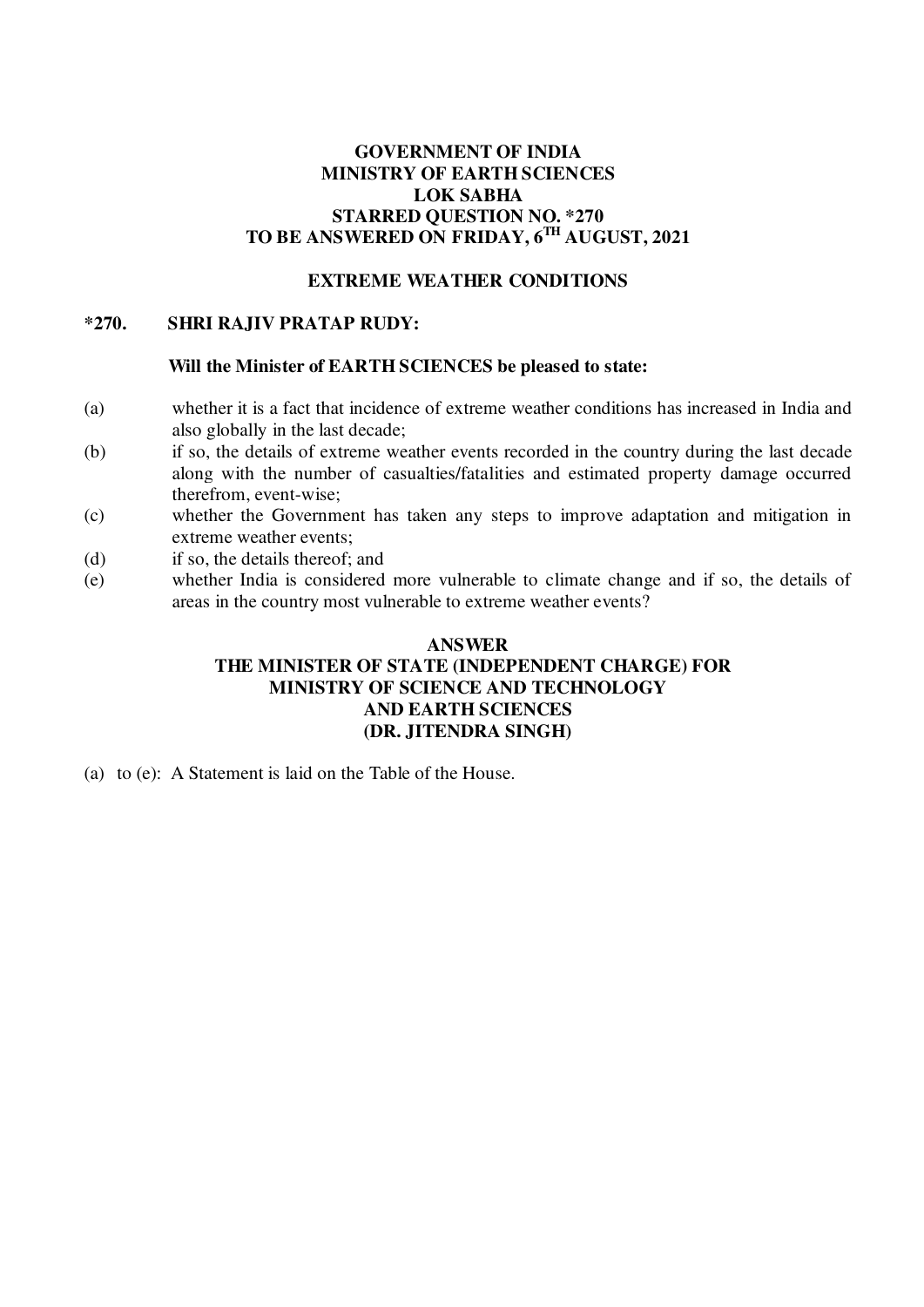# **STATEMENT LAID ON THE TABLE OF THE LOK SABHA IN REPLY TO (a) to (e) of STARRED QUESTION NO. \*270 REGARDING "EXTREME WEATHER CONDITIONS" TO BE ANSWERED ON FRIDAY, AUGUST 6, 2021**

(a)-(b) Yes Sir. Associated with the global warming, increase in various extreme weather conditions such as heavy rainfall, floods, droughts, cyclones, heat waves and cold wave conditions have been observed in the country in line with increase in the extreme events observed over various other parts of the globe in the last decade.

Details of extreme weather events recorded in the country during the last decade along with the number of casualties/fatalities are given in the **Annexure-I**. The statistics of State wise mortality due to extreme weather events are given in **Figs. 1 & 2**.

(c)-(d)To minimize the adverse effect of the hazardous weather events, India Meteorological Department (IMD) is effectively functioning in the country maintaining accurate weather forecasting services alongwith monitoring services for early detection of severe weather events such as, heavy rainfall, extreme temperature, thunderstorms, cyclones etc.

During the past few years, IMD has been continuously improving weather prediction services in terms of accuracy, lead time and associated impact. There have been significant improvements in forecasting accuracy with respect to severe weather events including tropical cyclones, heavy rainfall, fog, heat wave, cold wave, thunderstorm. In general, there has been 20 to 40 percent improvement in forecast accuracy of severe weather events in recent five years (2016-2020) as compared to previous five years (2011-15).

 The forecasts and warnings are issued by IMD at the national, State and district levels. It has a network of State Meteorological Centres for better coordination with State and district level agencies. With the upgradation of observations and prediction system noticeable improvements have been made in the recent past in the skill of prediction, especially with respect to heavyrainfall, heat-wave, thunderstorm and cyclones.

IMD issues forecast & warnings for the weather elements for five days with an outlook for another two days as per usual practice. From National Weather Forecasting Centre (NWFC), IMD forecasts are given in sub-divisional scale whereas the Regional Weather Forecasting Centre (RWFC) and State Weather Forecasting Centre (SWFC) issue forecast and warning in district level and station level.

 The initiatives taken by IMD for the improvement of forecast of different disastrous weather phenomena follow:

(i) Flood and drought warning are not the responsibilities of IMD. However, IMD supports flood warning services of Central Water Commission (CWC) by providing observed and forecasted rainfall. Heavy rainfall events lead to floods over different river basins of the country. River basin floods are dealt by CWC, Ministry of Water Resources. In order to meet specific requirements of flood forecasting, which is provided by CWC, IMD operates Flood Meteorological Offices (FMOs) at fourteen locations viz., Agra, Ahmedabad, Asansol, Bhubaneswar, Guwahati, Hyderabad, Jalpaiguri, Lucknow, New Delhi, Patna, Srinagar, Bengaluru, Thiruvananthapuram and Chennai. Apart from this, IMD also supports Damodar Valley Corporation (DVC) by providing Quantitative Precipitation Forecast (QPF) for Damodar river basin areas for their flood forecasting activities. Flood Meteorological Offices (FMO) operated by IMD provide meteorological support to the CWC for issuing flood warnings well in advance in respect of 153 river basins. CWC issues flood forecasts 6 hrs. to 30 hrs. in advance using QPF received from FMOs of ESSO-IMD and in-situ hydrometeorological data.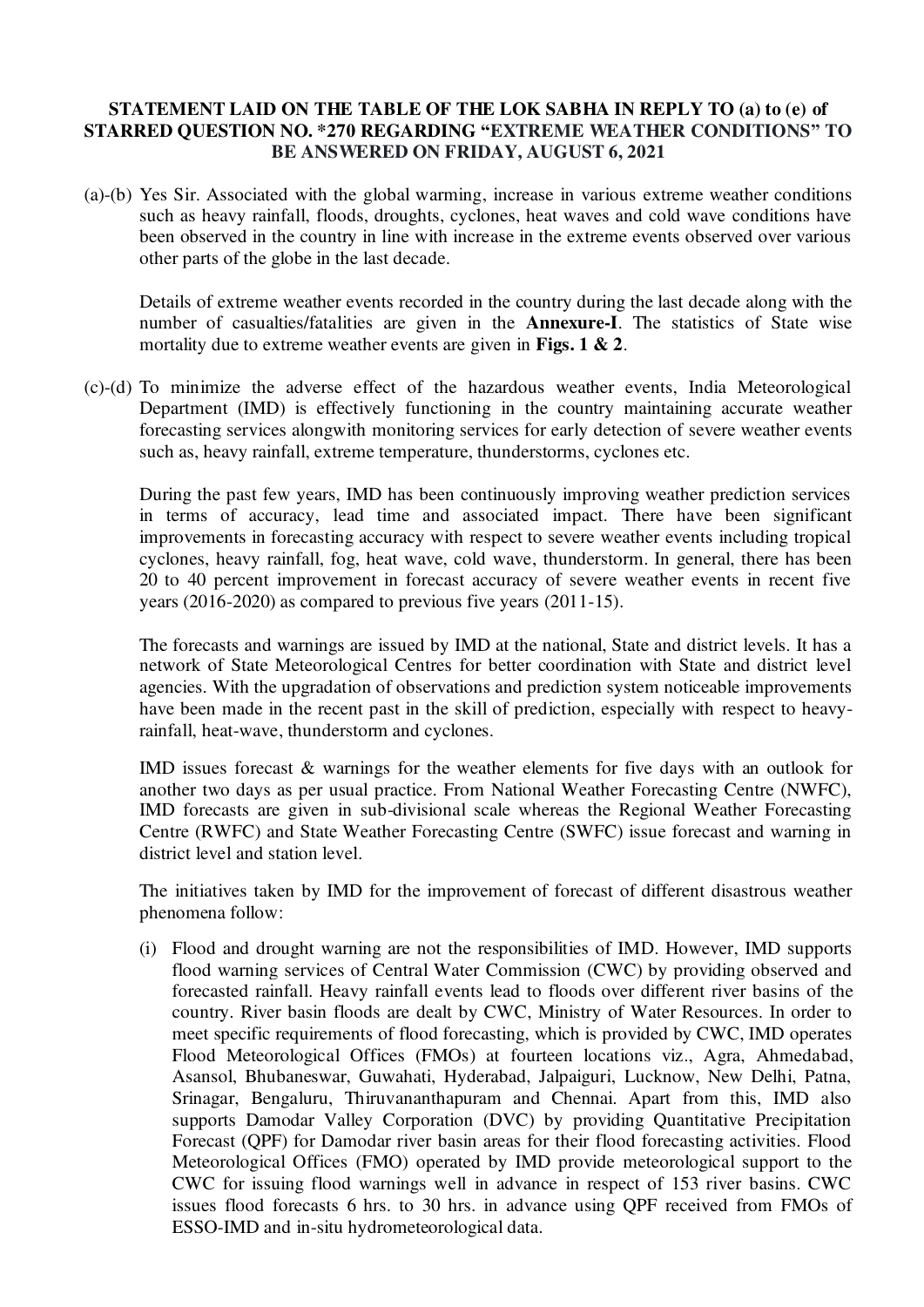In order to cater the services of hydro-meteorological events occurring in short duration of time, IMD is issuing Flash Flood Guidance (FFG) by which a diagnostic value within a watershed required to produce flooding at the outlet of the catchment is estimated, to support the flood warning services.

Similarly, IMD provides actual and forecast rainfall information in different spatial and temporal scale like districts, States & meteorological subdivisions level and daily, weekly & seasonal scale to the Ministry of Agriculture for drought monitoring.

(ii) Heat wave is one of the severe weather phenomena for which IMD issues early warning. In the country, appreciable rise in maximum temperatures as well as heat waves are found to be more in the months of April, May & June. As an initiative IMD is issuing Seasonal Outlook for temperatures for the months of April, May & June in the last week of March for planning purpose. This outlook brings out the expected scenario of heat waves also during the period.

As an adaptive measure, IMD in collaboration with local health departments have started heat action plan in many parts of the country to forewarn about the heat waves and also advising action to be taken during such occasions. Heat action plan became operational since 2013.

The Heat Action Plan is a comprehensive early warning system and preparedness plan for extreme heat events. The Plan presents immediate as well as longer-term actions to increase preparedness, information-sharing, and response coordination to reduce the health impacts of extreme heat on vulnerable populations. NDMA and IMD are working with 23 states prone to high temperatures leading to heat-wave conditions to develop heat action plans.

IMD has started Forecast Demonstration Project (FDP) on heat waves for the hot weather season under which a detailed daily report including realized data of heat waves, weather systems leading to the occurrence of heat waves, diagnosis on the basis of Numerical Model outputs and forecast and warnings for five days is prepared. This bulletin is disseminated to all concerned including health departments.

(iii) During the cold season, associated with the passage of Western Disturbances, the north  $\&$ northwest India and adjoining central India are frequently affected by adverse weather elements like fog, Cold Wave to Severe Cold Wave and Cold Day to Severe Cold Day conditions.

By the end of November, IMD issues Press-Release regarding Seasonal Outlook for the Temperatures during December to February which brings out the temperature scenario with respect to mean temperature, mean minimum & maximum temperatures during the cold weather season. During the cold weather season, IMD also issues Press-Releases whenever any place or region is likely to experience cold/severe cold waves.

In addition to these, a Forecast Demonstration Project (FDP) for winter weather systems has been initiated from 2016 and it has brought together several institutes other than IMD also to enhance the monitoring and forecast of weather elements during cold weather season. Accordingly a FDP bulletin is prepared and issued during November to February on daily basis.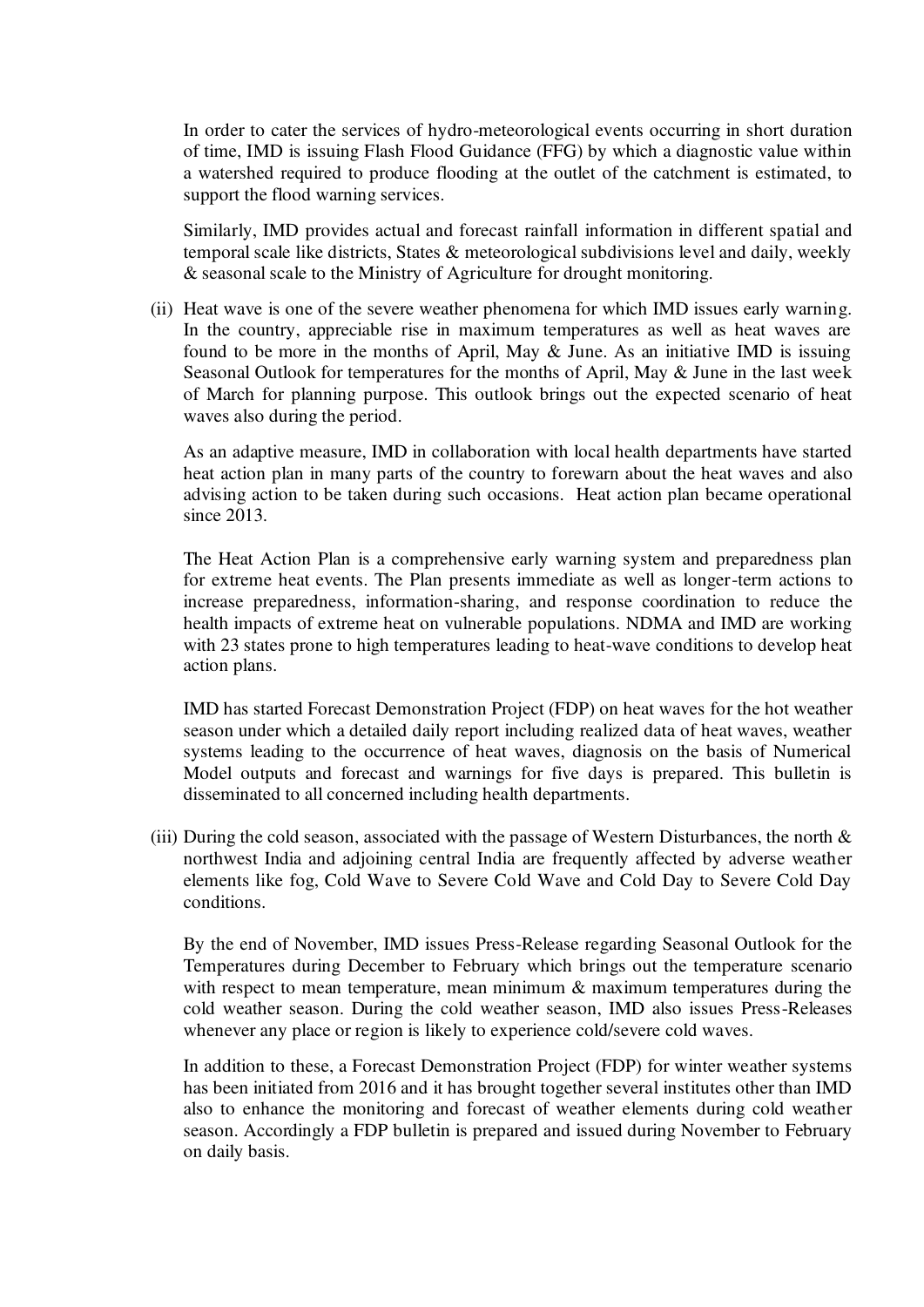From November 2020 onwards, IMD started issuing a special bulletin related to winter weather systems (All India Multihazard Winter Warning Bulletin) which provide the details of colour coded warning for five days for the adverse weather elements, along with present weather scenario related to cold wave, cold day etc.

- (iv) To mitigate the casualties due to thunderstorm and associated severe weather phenomena, IMD issues three hourly nowcasts for severe weather including thunderstorm and associated weather phenomena for about 1084 stations and all districts in India on regular basis utilizing Radar and satellite data as well as ground based observations. These nowcasts are provided in real time to the users through the Website of India Meteorological Department. Additionally, in case of possibility of severe thunderstorms and associated severe weather phenomena, warnings are issued through SMS and e-mail to the Disaster Management authorities and mass media like All India Radio, TV and social media.
- (v) In order to cater to the needs of Cyclone Warning Services and Marine weather services, there are seven established Warning Centers covering the east & west coasts of our country. Among these, three are Area Cyclone Warning Centres (ACWCs) located at Chennai, Mumbai and Kolkata and remaining four are Cyclone Warning Centres (CWCs) located at Ahmedabad, Thiruvananthapuram, Visakhapatnam and Bhubaneswar. Area of responsibility of ACWCs and CWCs is shown in the Table below.

| Centre                  | Coastal area*             | Maritime State/UT                        |  |  |  |
|-------------------------|---------------------------|------------------------------------------|--|--|--|
|                         | <b>State: West Bengal</b> | <b>State: West Bengal</b>                |  |  |  |
| <b>ACWC Kolkata</b>     | UT: Andaman & Nicobar     | UT: Andaman & Nicobar                    |  |  |  |
|                         | <b>Islands</b>            | <b>Islands</b>                           |  |  |  |
| <b>ACWC Chennai</b>     | State: Tamil Nadu         | State: Tamil Nadu                        |  |  |  |
|                         | UT: Puducherry            | UT: Puducherry                           |  |  |  |
| <b>ACWC</b> Mumbai      | State: Maharashtra & Goa  | State: Maharashtra & Goa                 |  |  |  |
| <b>CWC</b>              | State: Kerala & Karnataka | State: Kerala & Karnataka                |  |  |  |
| Thiruvananthapuram      | UT: Lakshadweep           | UT: Lakshadweep                          |  |  |  |
|                         | State: Gujarat            | State: Gujarat                           |  |  |  |
| <b>CWC</b> Ahmedabad    | UT: Dadra & Nagar Haveli, | UT: Dadra & Nagar Haveli,<br>Daman & Diu |  |  |  |
|                         | Daman & Diu               |                                          |  |  |  |
| <b>CWC</b>              | State: Andhra Pradesh     | State: Andhra Pradesh                    |  |  |  |
| Visakhapatnam           |                           |                                          |  |  |  |
| <b>CWC</b> Bhubaneshwar | State: Odisha             | State: Odisha                            |  |  |  |

\*Coastal strip of responsibility extends upto 75 km from the coast line.

In the present scenario, India is second to none, not only among the developing Nations, but across the world in early warning services as well as in managing the disasters associated with Cyclones. India Meteorological Department has demonstrated its capability to provide early warning for Cyclones with high precision. With the help of such early warnings, the Government is able to mobilise evacuation operations in a timely manner, thereby saving lives & livelihood. The cyclone forecast accuracy has significantly improved in recent years as has been demonstrated during cyclones Phailin (2013), Hudhud (2014), Vardah (2016), Titli (2018), Fani & Bulbul (2019), Amphan, Nisarga & Nivar (2020) and Tauktae & Yaas (2021). During recent years, the loss of life has been drastically reduced being limited to double digit figure in the recent years.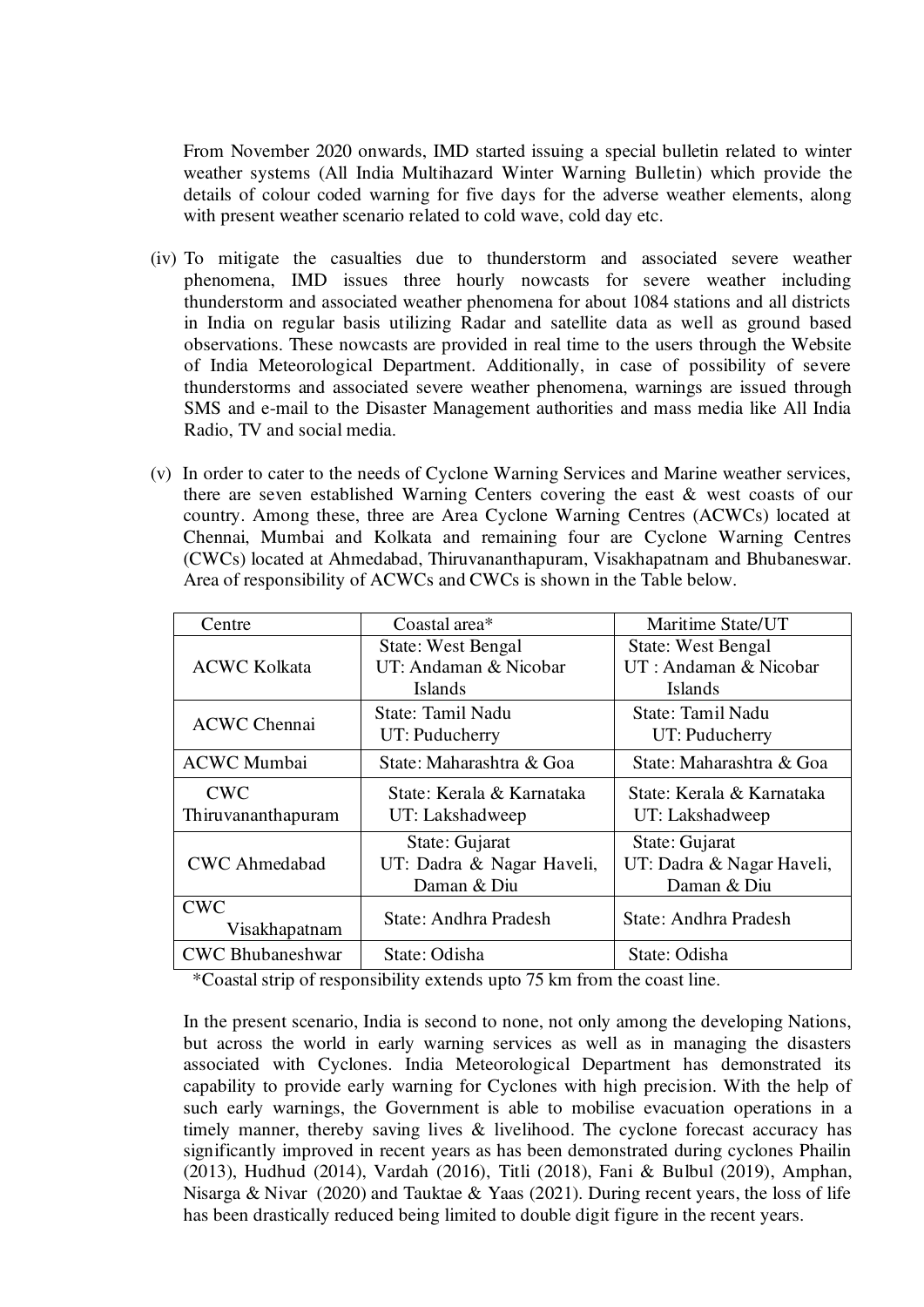The annual average track forecast errors in 2020 have been 72 km, 85 km and 111 km, respectively for 24, 48 and 72hrs against the past five years average error of 80, 125 and 177 km based on data of 2016-2020. The errors have been significantly lower during last year (2020) as compared to long period average (2015-19) for all lead periods upto 120 hours.

Further, the Government of India has initiated the National Cyclone Risk Mitigation Project (NCRMP) with a view to address cyclone risks in the country. The overall objective of the Project is to undertake suitable structural and non-structural measures to mitigate the effects of cyclones in the coastal states and UTs of India. National Disaster Management Authority (NDMA) under the aegis of Ministry of Home Affairs (MHA) will implement the Project in coordination with participating State Governments and the National Institute for Disaster Management (NIDM). The Project has identified 13 cyclone prone States and Union Territories (UTs), with varying levels of vulnerability.

It is being planned to further enhance the accuracy of weather forecasts and their timely dissemination by improving the observational network and numerical modeling capability.

(vi) Along with early detection of impending hazardous weathers, early and fast dissemination is also very necessary for taking mitigation action. Regarding well in advance broadcasting / dissemination of weather forecasts and warnings, IMD is always in a continuous process of improvement through implementation of latest tools and technology. At present the forecasts and warnings are broadcasted or disseminated to users including disaster managers by e-mail on regular basis. In addition to this, WhatsApp groups are created including disaster managers and IMD officials through which these forecasts  $\&$  warnings are disseminated. The forecasts  $\&$  warnings are uploaded in social media & website for reference by all concerned. The nowcasts related to Severe Weathers are also disseminated through SMS to the registered users.

 In addition to this, as and when the situation arises, Press Releases are issued by IMD and the same is also disseminated by all the platforms mentioned above.

IMD has taken various initiatives in recent years for improvement in dissemination of weather forecast and warning services based on latest tools and technologies. In 2020, IMD has launched seven of its services (Current Weather, Nowcast, City Forecast, Rainfall Information, Tourism Forecast, Warnings and Cyclone) with '**UMANG**' mobile App for use by public.

 Moreover, in 2020, India Meteorological Department had developed mobile App '**MAUSAM**' for weather forecasting, '**Meghdoot**' for Agromet advisory dissemination and '**Damin**i' for lightning alert.

(vii) IMD is issuing Impact Based Forecast (IBF) for all districts for past two years against all types of server weather events in the recent past. Impact Based Warning contains guidelines to the general public while getting exposed to the severe weather. These guidelines are finalized by NDMA (National Disaster Management Authority) in coordination with IMD and the same is being issued for the adverse weather elements during different seasons.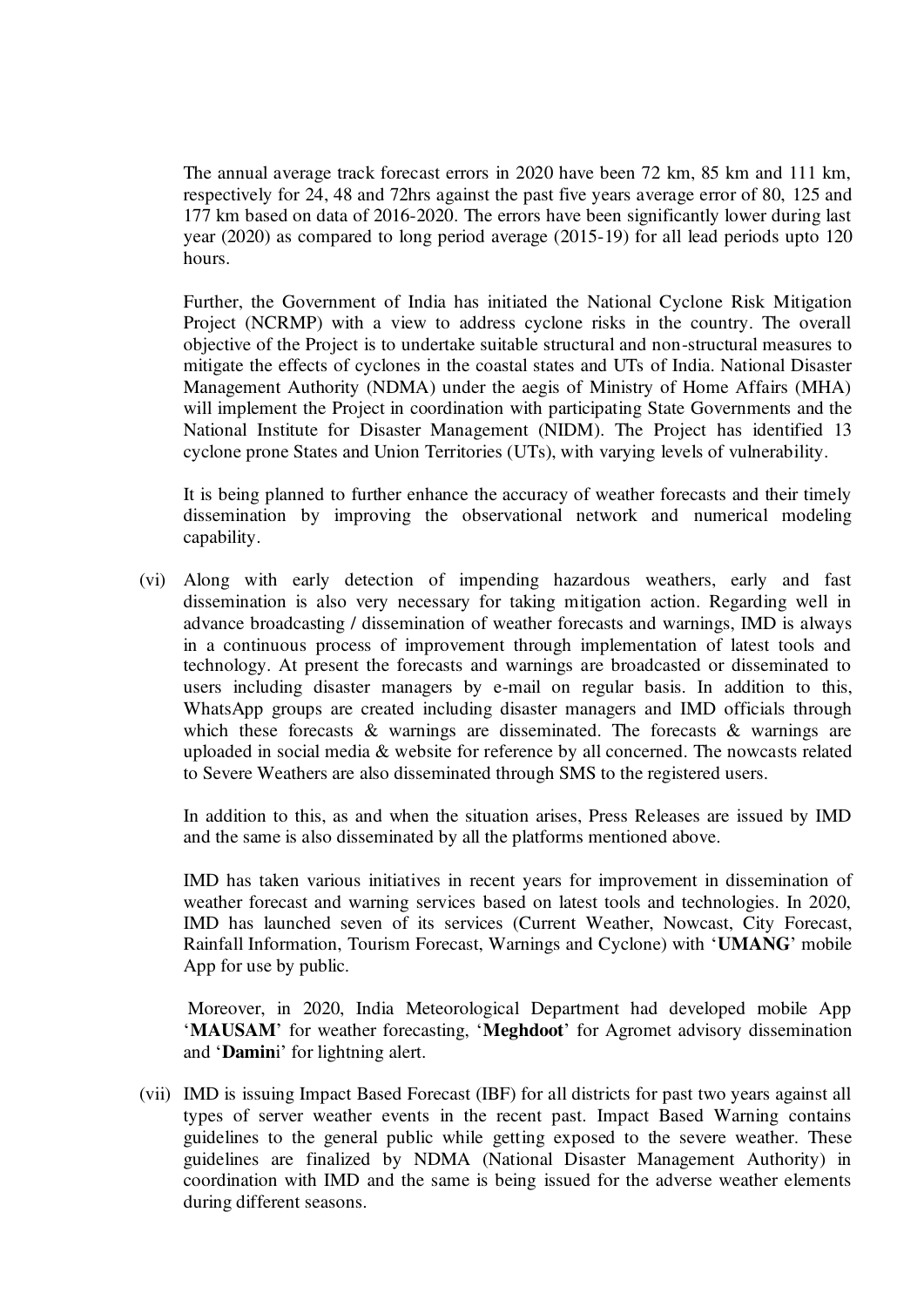- (viii) Moreover, **v**arious new initiatives, as mentioned below, have been undertaken by IMD, MoES for betterment of prediction and dissemination of warnings of extreme weather events that may cause natural disasters.
	- 1. The observational network of the department is being enhanced with installation of more number of Automatic Weather Stations (AWSs) and Automatic Rain gauges (ARGs) across the country.
	- 2. 29 Doppler Weather Radars are operational across the country to provide adequate warning in the event of approach of Cyclonic Storms, Monsoon Depressions, Thunderstorms etc. DWR network also provides vital information for nowcasting purposes on mesoscale convective weather developments anywhere in the country.
	- 3. Multi-Mission Meteorological Data Receiving & Processing System has been established and dedicated to the nation for augmentation of satellite derived products.
	- 4. 203 new raingauge stations have been added in the District-wise Rainfall Monitoring Scheme taking the total number of stations to 4940.
	- 5. Location specific forecast for 7 days within the capital cities and nowcast for next 3 hours have been extended to 526 and 1084 stations respectively covering 739 districts in the country.
	- 6. NWP Model based gridded rainfall data are provided to Central Water Commission for their flood forecasting model for all 153 river catchments and Extended Range model products for 10 river basins.
	- 7. With operationalization of Flash Flood Guidance system, generation and issue of Flash Flood Guidance has commenced for all watersheds of the country.
	- 8. Common Alert Protocol (CAP) has been implemented as per WMO standard for severe weather warning. It is being utilized for Global Multi-Hazard Alert System of WMO.
- (e)Yes. India is also vulnerable to climate change. The latest report on climate change assessment published by Mininstry of Earth Sciences describe the major changes happened in different climate variables over Indian region. It also discusses the areas vulnerable to different extreme weather events in the country. Summary of the report is given as Annexure-II.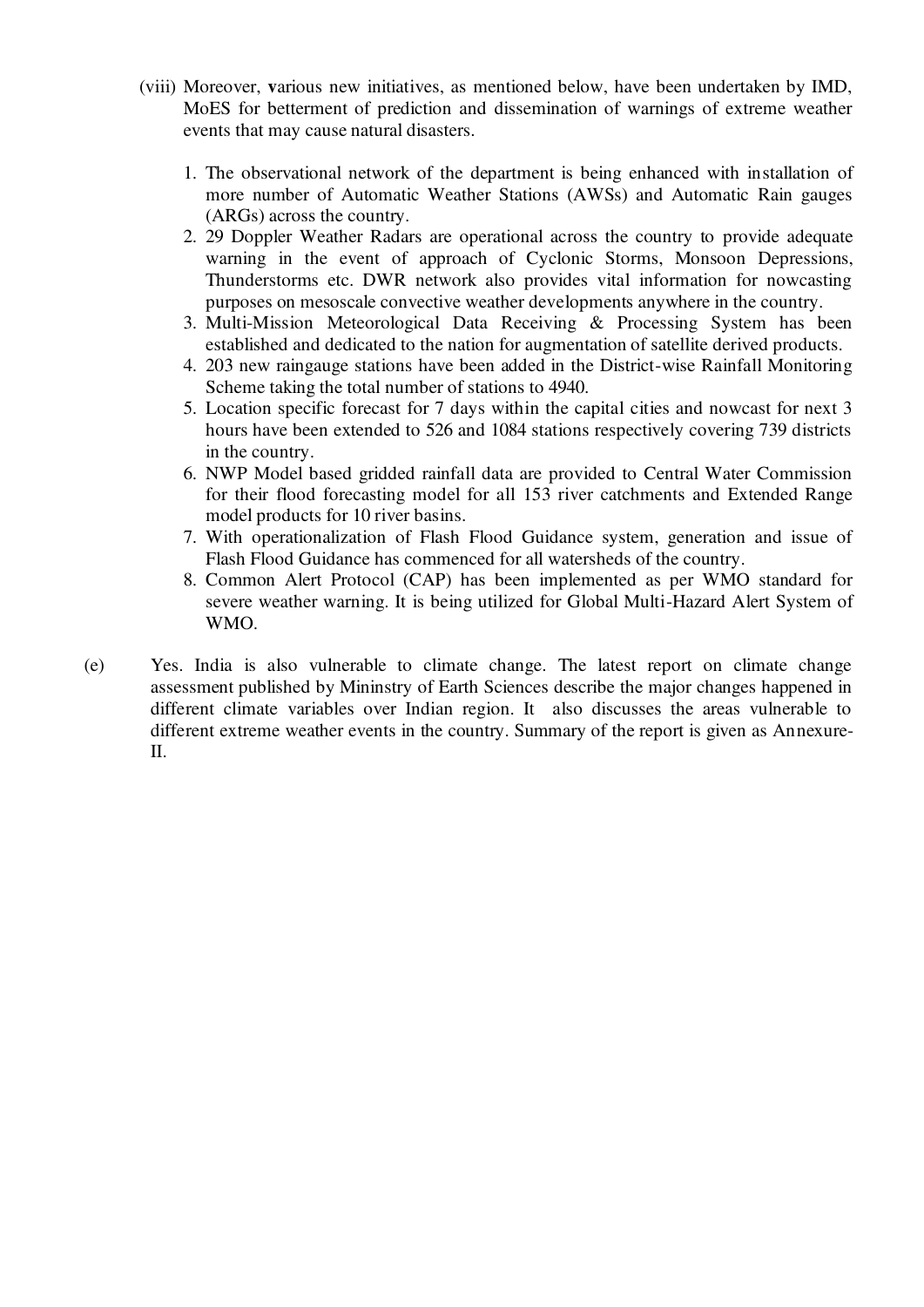# **Annexure-I**

| *Number of Deaths due to Extreme Weather Events (2010-2021) |                                |                            |                                           |                   |                 |                                 |                      |                                           |                                 |                                                             |                                  |                                     |  |
|-------------------------------------------------------------|--------------------------------|----------------------------|-------------------------------------------|-------------------|-----------------|---------------------------------|----------------------|-------------------------------------------|---------------------------------|-------------------------------------------------------------|----------------------------------|-------------------------------------|--|
| <b>YEA</b><br>$\bf R$                                       | <b>SNO</b><br>W<br><b>FALL</b> | <b>COLD</b><br><b>WAVE</b> | <b>HEA</b><br>T<br><b>WAV</b><br>$\bf{E}$ | <b>SQUAL</b><br>L | <b>GAL</b><br>E | <b>DUST</b><br><b>STOR</b><br>M | <b>LIGHTNIN</b><br>G | <b>THUNDE</b><br>$\bf{R}$<br><b>STORM</b> | <b>HAIL</b><br><b>STOR</b><br>M | <b>FLOODS</b><br><b>AND</b><br><b>HEAVY</b><br><b>RAINS</b> | <b>CYCLONI</b><br><b>C STORM</b> | <b>TOTAL</b><br>(WHOL<br>E<br>YEAR) |  |
| 2021                                                        | 6                              | 5                          |                                           |                   |                 | 5                               | 300                  | 23                                        |                                 | 289                                                         | 153                              | 782                                 |  |
| 2020                                                        | 22                             | 162                        | 11                                        | 6                 | 12              | 14                              | 270                  | 594                                       |                                 | 758                                                         | 115                              | 1964                                |  |
| 2019                                                        | 65                             | 291                        | 495                                       | 3                 | 5               | 25                              | 202                  | 349                                       | $\overline{2}$                  | 921                                                         | 71                               | 2429                                |  |
| 2018                                                        | 18                             | 280                        | 33                                        |                   | 8               | 237                             | 342                  | 572                                       | 8                               | 1099                                                        | 157                              | 2754                                |  |
| 2017                                                        | 38                             | 51                         | 375                                       | 15                | 10              | 5                               | 834                  | 287                                       | 4                               | 1075                                                        | 46                               | 2740                                |  |
| 2016                                                        | 22                             | 42                         | 510                                       | 8                 | 3               | 11                              | 670                  | 216                                       | 28                              | 714                                                         | 34                               | 2258                                |  |
| 2015                                                        | 12                             | 18                         | 2081                                      |                   | 5               | 30                              | 498                  | 324                                       | 39                              | 917                                                         | 94                               | 4019                                |  |
| 2014                                                        | 62                             | 58                         | 547                                       | 9                 | 3               | 51                              | 352                  | 246                                       | 35                              | 953                                                         | 46                               | 2362                                |  |
| 2013                                                        | 30                             | 271                        | 1433                                      |                   | 3               |                                 | 326                  | 327                                       | 54                              | 5528                                                        | 50                               | 8024                                |  |
| 2012                                                        | 31                             | 139                        | 729                                       | 5                 | 5               | 5                               | 434                  | 190                                       |                                 | 395                                                         | 61                               | 1994                                |  |
| 2011                                                        | 14                             | 722                        | 12                                        |                   | 4               | 21                              | 177                  | 331                                       |                                 | 654                                                         | 46                               | 1981                                |  |
| 2010                                                        | 25                             | 450                        | 269                                       |                   | 3               | 41                              | 431                  | 373                                       | 45                              | 1058                                                        | 22                               | 2717                                |  |

**\*Based on the media reports.**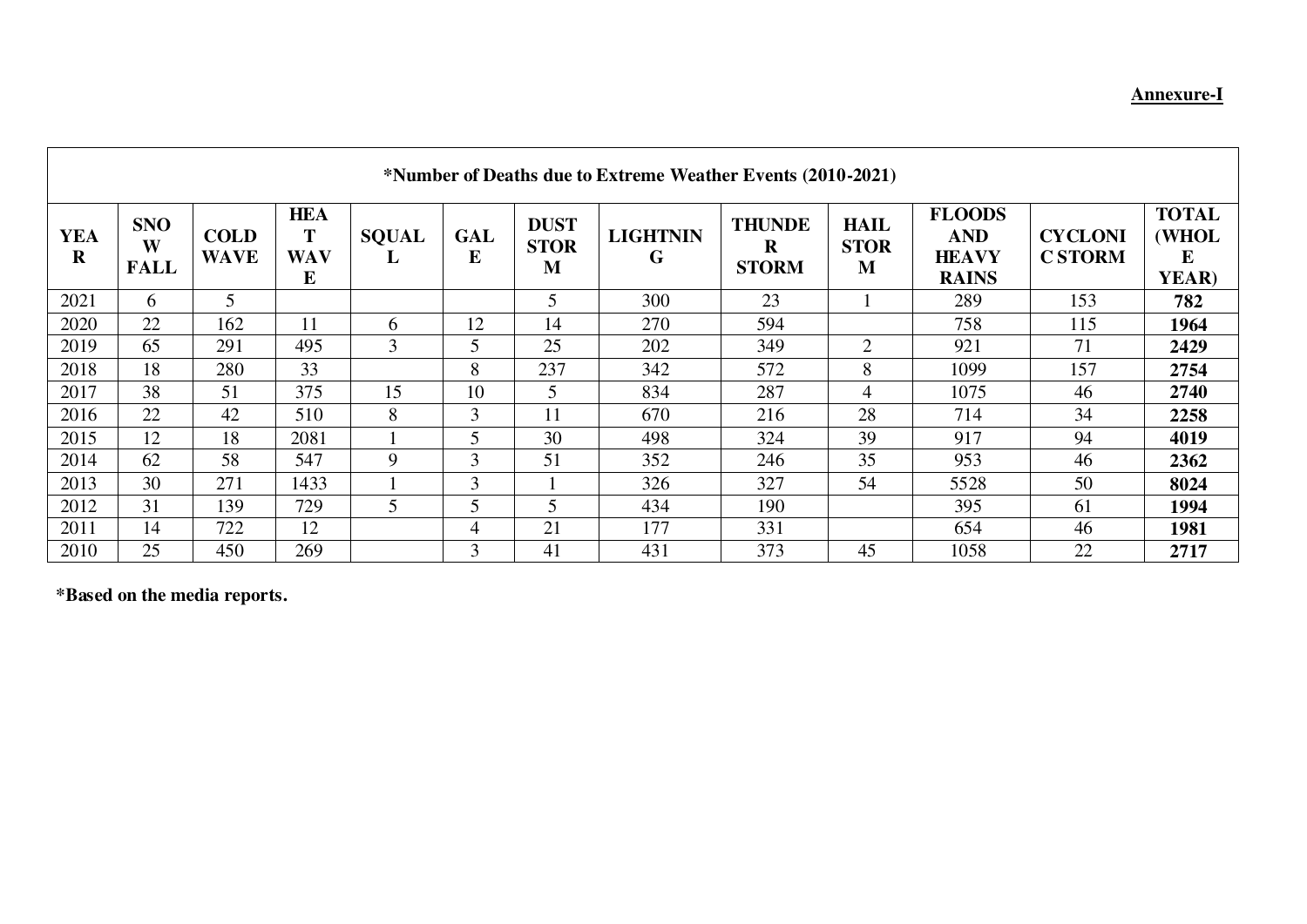### **Figures**



Fig. 1. Extreme weather event (EWE) wise distribution of mortality of various Indian states during 1970–2019. The size of the circle represents the average mortality of each state, while the different sectors of the circle represent mortality due to different EWEs.



Fig. 2. State-wise and EWE wise distribution of mortality rates (deaths/year/million population) during 2000–2019, for a) states with a population of more than 15 million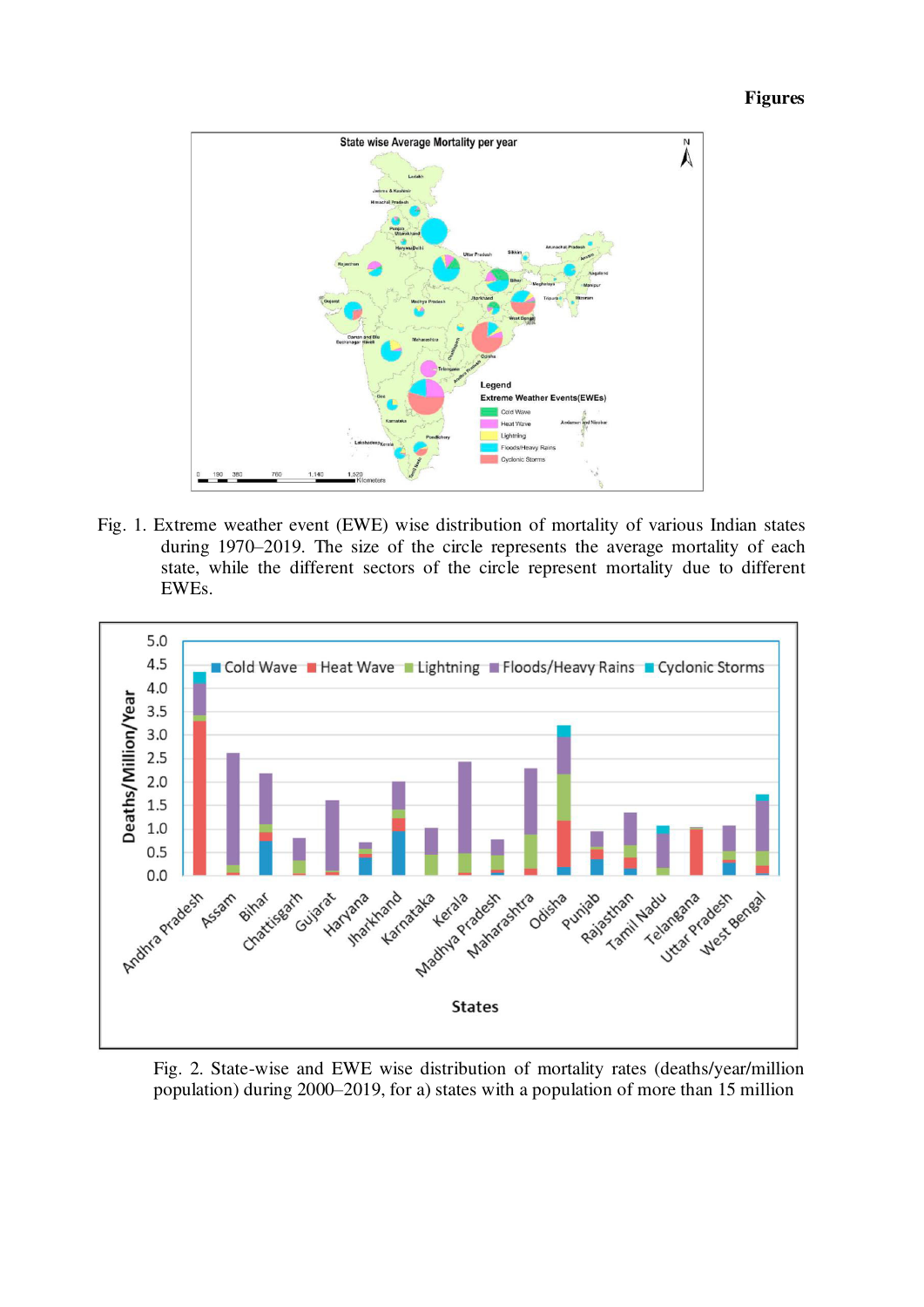### **Annexure-II**

### **Summary regarding vulnerablility to different extreme weather events**

### Highlights of the Climate Change Assessment report

The summary on the variability and change of the regional climate system based on the 12 chapters in this book is as follows.

### **Observed Changes in Global Climate**

The global average temperature has risen by around 1<sup>o</sup>C since pre-industrial times. This magnitude and rate of warming cannot be explained by natural variations alone and must necessarily take into account changes due to human activities. Emissions of greenhouse gases (GHGs), aerosols and changes in Land Use and Land Cover (LULC) during the industrial period have substantially altered the atmospheric composition, and consequently the planetary energy balance, and are thus primarily responsible for the present-day climate change. Warming since the 1950s has already contributed to a significant increase in weather and climate extremes globally (e.g., heat waves, droughts, heavy precipitation, and severe cyclones), changes in precipitation and wind patterns (including shifts in the global monsoon systems), warming and acidification of the global oceans, melting of sea ice and glaciers, rising sea levels, and changes in marine and terrestrial ecosystems.

#### **Projected Changes in Global Climate**

Global climate models project a continuation of human-induced climate change during the twenty-first century and beyond. If the current GHG emission rates are sustained, the global average temperature is likely to rise by nearly 5°C, and possibly more, by the end of the twenty-first century. Even if all the commitments (called the "Nationally Determined Contributions") made under the 2015 Paris agreement are met, it is projected that global warming will exceed 3<sup>o</sup>C by the end of the century. However, temperature rise will not be uniform across the planet; some parts of the world will experience greater warming than the global average. Such large changes in temperature will greatly accelerate other changes that are already underway in the climate system, such as the changing patterns of rainfall and increasing temperature extremes.

### **Climate Change in India: Observed and Projected Changes**

#### **Temperature Rise Over India**

India's average temperature has risen by around 0.7°C during 1901–2018. This rise in temperature is largely on account of GHG-induced warming, partially offset by forcing due to anthropogenic aerosols and changes in LULC. By the end of the twenty-first century, average temperature over India is projected to rise by approximately 4.4°C relative to the recent past (1976–2005 average), under the RCP8.5 scenario. Projections by climate models of the Coupled Model Inter-comparison Project Phase 5(CMIP5) are based on multiple standardized forcing scenarios called Representative Concentration Pathways (RCPs). Each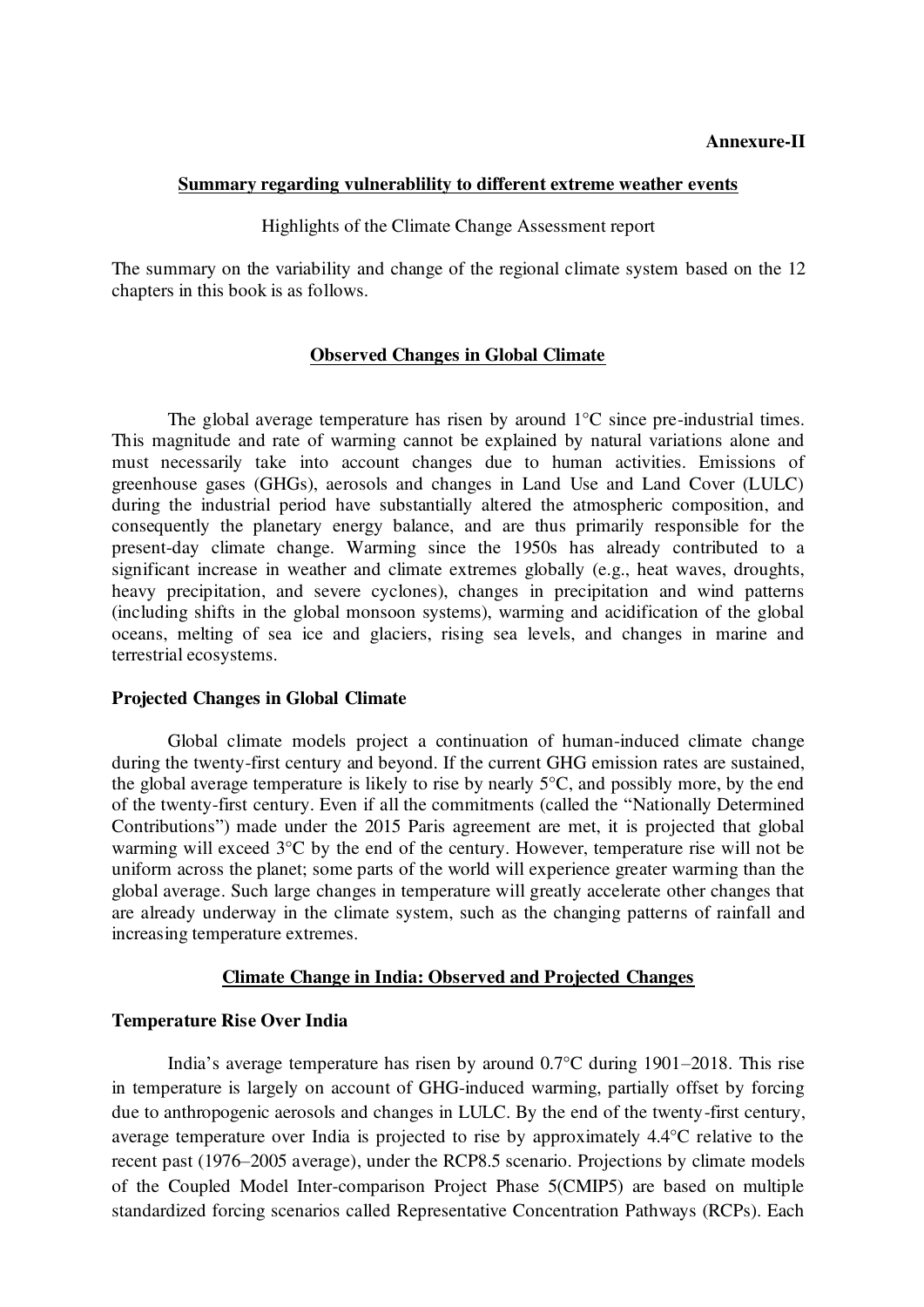scenario is a time series of emissions and concentrations of the full suite of GHGs, aerosols, and chemically active gases, as well as LULC changes through the twenty-first century, characterized by the resulting Radiative Forcing (A measure of an imbalance in the Earth's energy budget owing to natural (e.g.,volcanic eruptions) or human-induced (e.g., GHG from fossil fuel combustion) changes) in the year 2100 (IPCC 2013). The two most commonly analyzed scenarios inthis report are "RCP4.5" (an intermediate stabilization pathway that results in a Radiative Forcing of 4.5 W/m2 in 2100) and "RCP8.5" (a high concentration pathway resulting in a Radiative Forcing of 8.5 W/m2 in 2100).

In the recent 30-year period (1986–2015), temperatures of the warmest day and the coldest night of the year have risen by about 0.63°C and 0.4°C, respectively.

By the end of the twenty-first century, these temperatures are projected to rise by approximately 4.7°C and 5.5°C, respectively, relative to the corresponding temperatures in the recent past (1976–2005 average), under the RCP8.5 scenario.

By the end of the twenty-first century, the frequencies of occurrence of warm days and warm nights are projected to increase by 55% and 70%, respectively, relative to the reference period 1976-2005, under the RCP8.5 scenario.

The frequency of summer (April–June) heat waves over India is projected to be 3 to 4 times higher by the end of the twenty-first century under the RCP8.5 scenario, as compared to the 1976–2005 baseline period. The average duration of heat wave events is also projected to approximately double, but with a substantial spread among models.

In response to the combined rise in surface temperature and humidity, amplification of heat stress is expected across India, particularly over the Indo-Gangetic and Indus river basins.

# **Indian Ocean Warming**

Sea surface temperature (SST) of the tropical Indian Ocean has risen by 1°C on average during 1951–2015, markedly higher than the global average SST warming of 0.7°C, over the same period. Ocean heat content in the upper 700 m (OHC700) of the tropical Indian Ocean has also exhibited an increasing trend over the past six decades (1955–2015), with the past two decades (1998–2015) having witnessed a notably abrupt rise.

During the twenty-first century, SST and ocean heat content in the tropical Indian Ocean are projected to continue to rise.

### **Changes in Rainfall**

The summer monsoon precipitation (June to September) over India has declined by around 6% from 1951 to 2015, with notable decreases over the Indo-Gangetic Plains and the Western Ghats. There is an emerging consensus, based on multiple datasets and climate model simulations, that the radiative effects of anthropogenic aerosol forcing over the Northern Hemisphere have considerably offset the expected precipitation increase from GHG warming and contributed to the observed decline in summer monsoon precipitation.

There has been a shift in the recent period toward more frequent dry spells (27% higher during 1981–2011 relative to 1951–1980) and more intense wet spells during the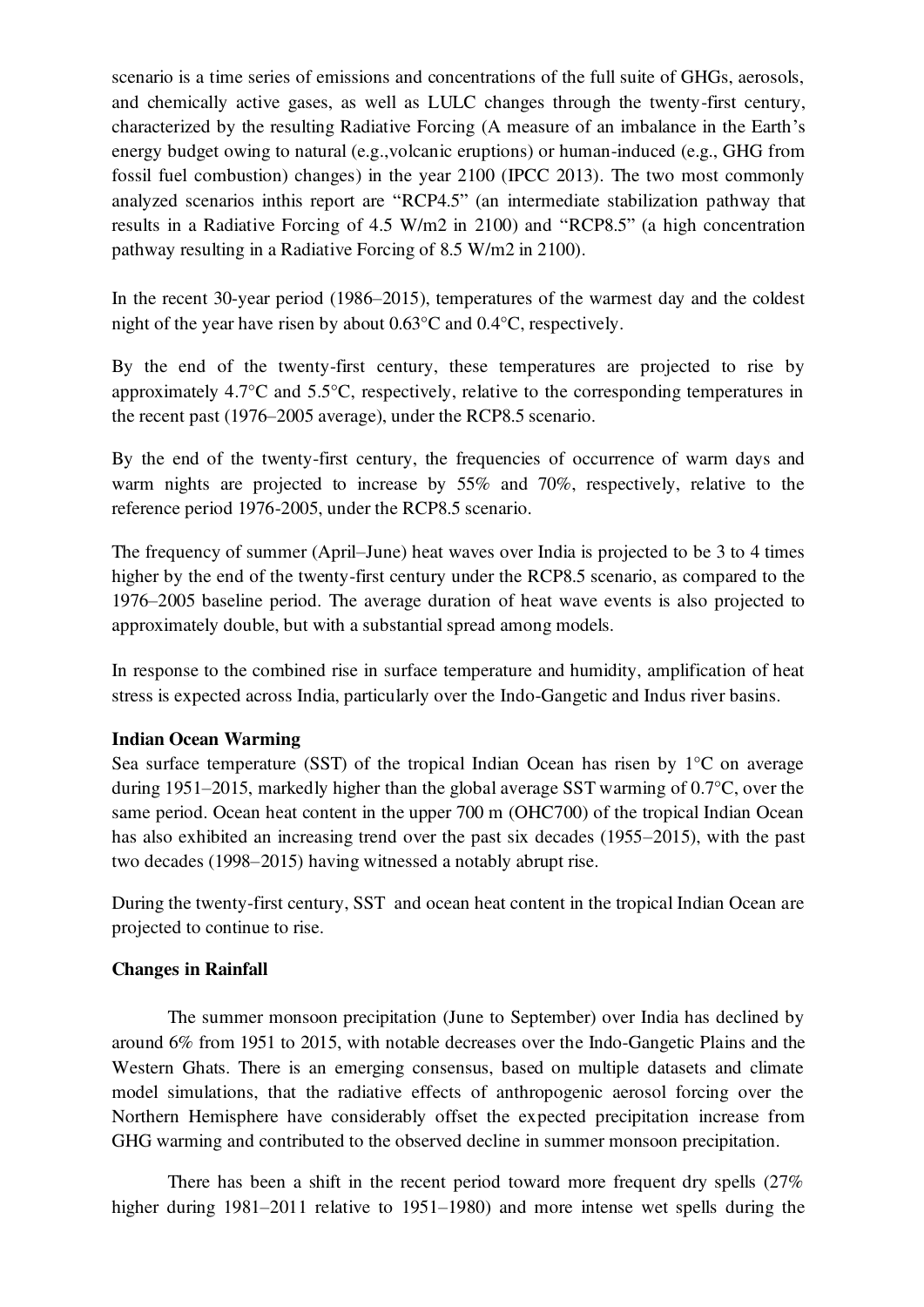summer monsoon season. The frequency of localized heavy precipitation occurrences has increased worldwide in response to increased atmospheric moisture content. Over central India, the frequency of daily precipitation extremes with rainfall intensities exceeding 150 mm per day increased by about 75% during 1950–2015.

With continued global warming and anticipated reductions in anthropogenic aerosol emissions in the future, CMIP5 models project an increase in the mean and variability of monsoon precipitation by the end of the twenty-first century, together with substantial increases in daily precipitation extremes.

# **Droughts**

The overall decrease of seasonal summer monsoon rainfall during the last 6–7 decades has led to an increased propensity for droughts over India. Both the frequency and spatial extent of droughts have increased significantly during 1951–2016. In particular, areas over central India, southwest coast, southern peninsula and north-eastern India have experienced more than 2 droughts per decade, on average, during this period. The area affected by drought has also increased by 1.3% per decade over the same period.

Climate model projections indicate a high likelihood of increase in the frequency (>2 events per decade), intensity and area under drought conditions in India by the end of the twentyfirst century under the RCP8.5 scenario, resulting from the increased variability of monsoon precipitation and increased water vapour demand in a warmer atmosphere.

# **Sea Level Rise**

Sea levels have risen globally because of the continental ice melt and thermal expansion of ocean water in response to global warming. Sea-level rise in the North Indian Ocean (NIO) occurred at a rate of 1.06–1.75 mm per year during 1874–2004 and has accelerated to 3.3 mm per year in the last two and a half decades (1993–2017), which is comparable to the current rate of global mean sea-level rise.

At the end of the twenty-first century, steric sea level in the NIO is projected to rise by approximately 300 mm relative to the average over 1986–2005 under the RCP4.5 scenario, with the corresponding projection for the global mean rise being approximately 180 mm.

# **Tropical Cyclones**

There has been a significant reduction in the annual frequency of tropical cyclones over the NIO basin since the middle of the twentieth century (1951–2018). In contrast, the frequency of very severe cyclonic storms (VSCSs) during the post-monsoon season has increased significantly (+1 event per decade) during the last two decades (2000–2018). However, a clear signal of anthropogenic warming on these trends has not yet emerged.

Climate models project a rise in the intensity of tropical cyclones in the NIO basin during the twenty-first century.

# **Changes in the Himalayas**

The Hindu Kush Himalayas (HKH) experienced a temperature rise of about 1.3°C during 1951–2014. Several areas of HKH have experienced a declining trend in snowfall and also